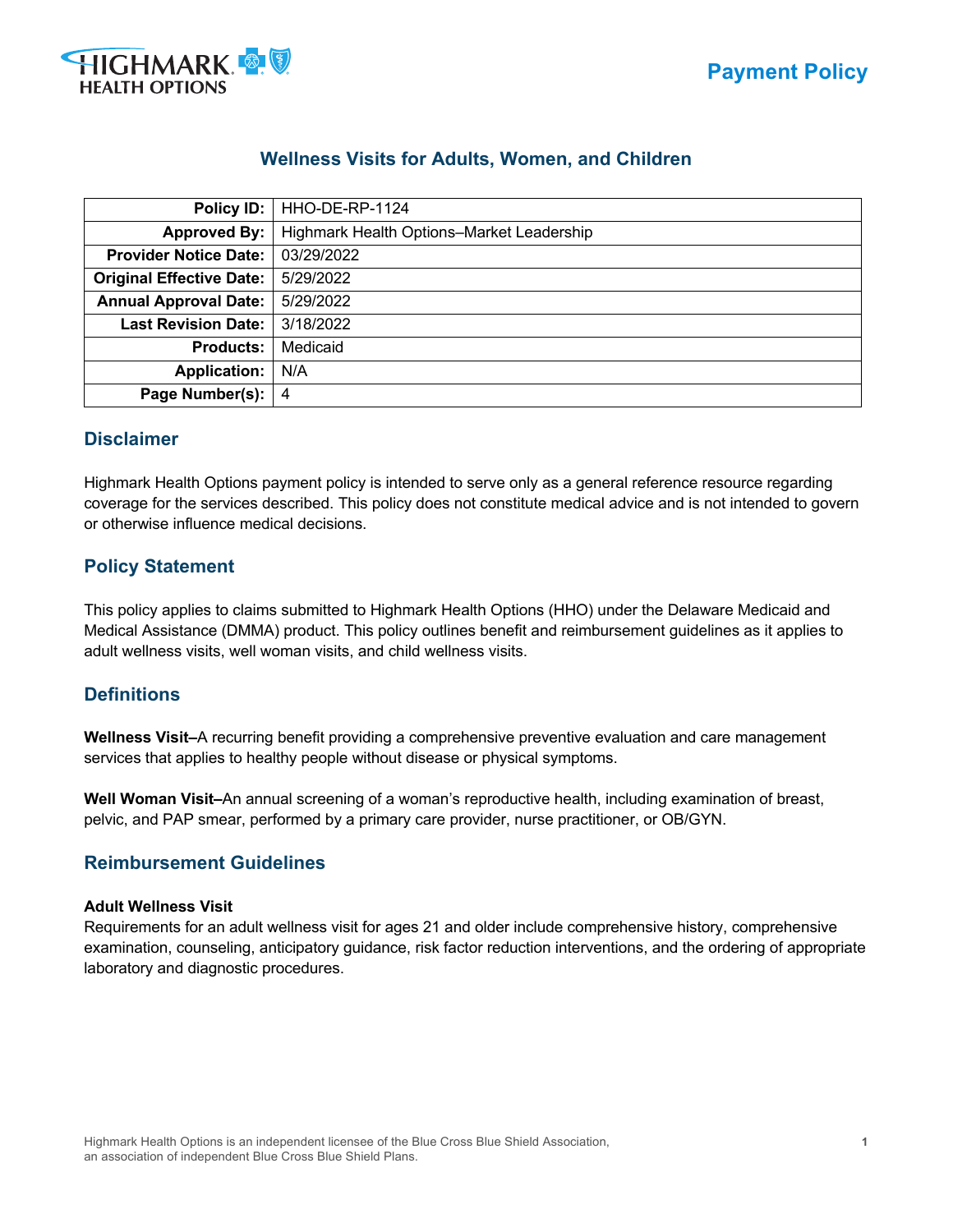

The following schedule and applicable codes\* include:

| Age       | <b>Visit Frequency</b>         | <b>Code</b> | <b>Description</b>                                                                                                                                   |
|-----------|--------------------------------|-------------|------------------------------------------------------------------------------------------------------------------------------------------------------|
| $21 - 39$ | 1 visit every<br>calendar year | 99385       | 21-39 years old; periodic comprehensive preventive medicine<br>reevaluation and management of a healthy individual; new patient                      |
|           |                                | 99395       | 21-39 years old; periodic comprehensive preventive medicine<br>reevaluation and management of a healthy individual; established<br>patient           |
| $40 - 49$ | 1 visit every<br>calendar year | 99386       | 40-49 years old; periodic comprehensive preventive medicine<br>reevaluation and management of a healthy individual; new patient                      |
|           |                                | 99396       | 40-49 years old; periodic comprehensive preventive medicine<br>reevaluation and management of a healthy individual; established<br>patient           |
| $50 - 59$ | 1 visit every<br>calendar year | 99386       | 50-59 years old; periodic comprehensive preventive medicine<br>reevaluation and management of a healthy individual; new patient                      |
|           |                                | 99396       | 50-59 years old; periodic comprehensive preventive medicine<br>reevaluation and management of a healthy individual; established<br>patient           |
| $60 - 64$ | 1 visit every<br>calendar year | 99386       | 60-64 years old; periodic comprehensive preventive medicine<br>reevaluation and management of a healthy individual; new patient                      |
|           |                                | 99396       | 60-64 years old; periodic comprehensive preventive medicine<br>reevaluation and management of a healthy individual; established<br>patient           |
| $65+$     | 1 visit every<br>calendar year | 99387       | 65 years of age and older; periodic comprehensive preventive<br>medicine reevaluation and management of a healthy individual;<br>new patient         |
|           |                                | 99397       | 65 years of age and older; periodic comprehensive preventive<br>medicine reevaluation and management of a healthy individual;<br>established patient |

\* G0438 and G0439 are for Medicare and Medicare Advantage use only. Effective January 1, 2011, Medicare provided coverage for annual wellness visits. This benefit was included in the Affordable Care Act of 2010. These codes cannot be billed in the same year as the preventive visits' codes listed above. This does not apply to FQHC. Refer to HHO FQHC policy HHO-RP-1002.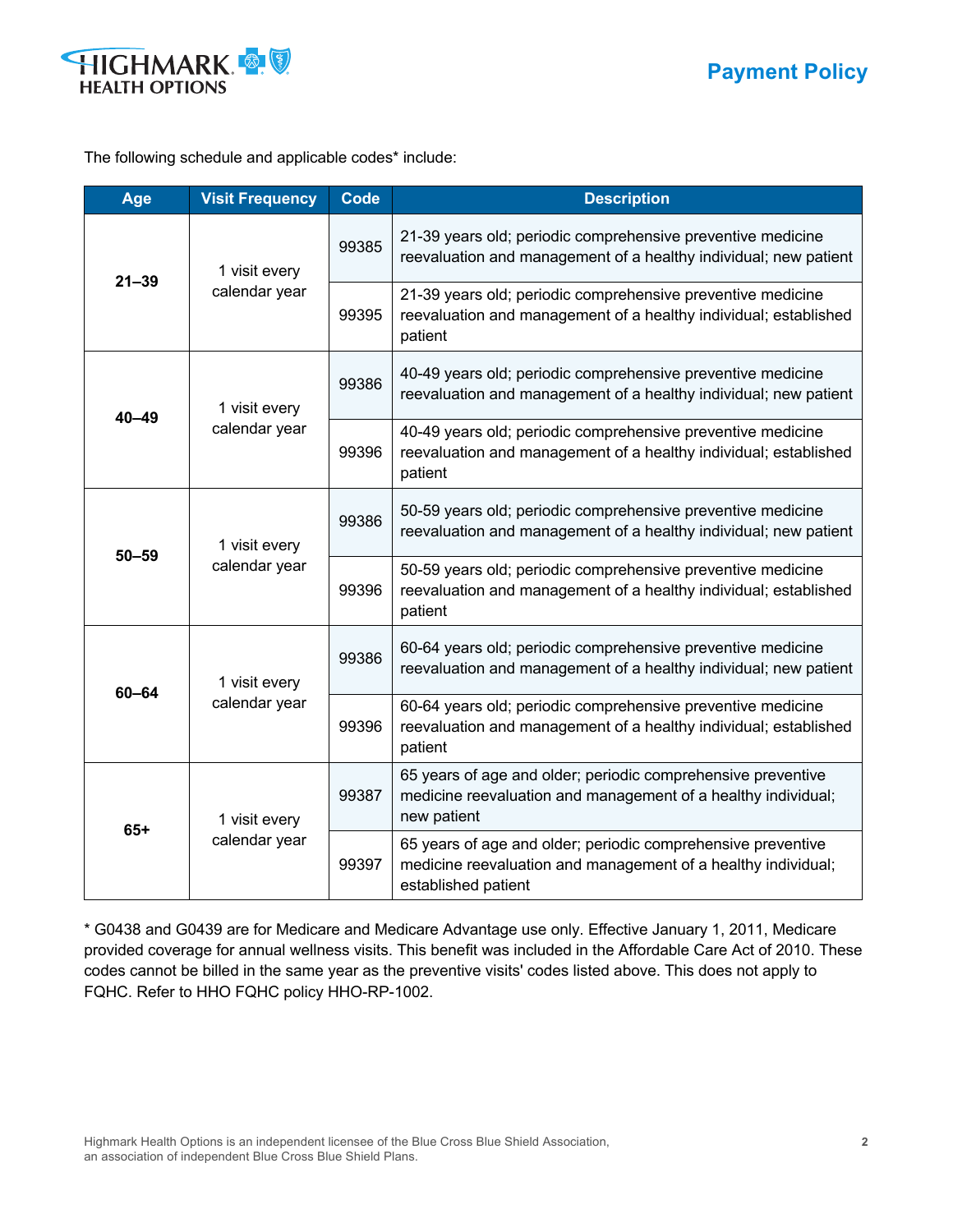

All claims and encounters using the previously noted codes **must** contain one of the following codes associated with diastolic and systolic blood pressure monitoring:

| Diastolic Blood<br>Pressure | 3078F | Most recent diastolic blood pressure less than 80 mm Hg (HTN, CKD, CAD)<br>(DM) |
|-----------------------------|-------|---------------------------------------------------------------------------------|
| Diastolic Blood<br>Pressure | 3079F | Most recent diastolic blood pressure 80-89 mm Hg (HTN, CKD, CAD) (DM)           |
| Diastolic Blood             | 3080F | Most recent diastolic blood pressure greater than or equal to 90 mm Hg          |
| Pressure                    |       | (HTN, CKD, CAD) (DM)                                                            |
| <b>Systolic Blood</b>       | 3074F | Most recent systolic blood pressure less than 130 mm Hg (DM), (HTN,             |
| Pressure                    |       | CKD, CAD)                                                                       |
| Systolic Blood              | 3075F | Most recent systolic blood pressure 130-139 mm Hg (DM), (HTN, CKD,              |
| Pressure                    |       | CAD)                                                                            |
| Systolic Blood              | 3077F | Most recent systolic blood pressure greater than or equal to 140 mm Hg          |
| Pressure                    |       | (HTN, CKD, CAD) (DM)                                                            |

#### **Well Woman Visit**

One gynecological examination per calendar year is eligible for reimbursement. Both procedure codes below include the allowance for the PAP Test. The –FP modifier is needed for a family planning visit.

The following schedule and applicable codes include:

| Age                         | <b>Visit Frequency</b>         | Code  | <b>Description</b>                                    |
|-----------------------------|--------------------------------|-------|-------------------------------------------------------|
| Women:<br>no age<br>minimum | 1 visit every<br>calendar year | S0610 | Annual gynecological examination; new patient         |
|                             |                                | S0612 | Annual gynecological examination; established patient |

#### **Child Wellness Visit**

The HHO Early and Periodic Screening, Diagnostic and Treatment (EPSDT) benefit provides comprehensive and preventive health care services for children under age 21. EPSDT requirements include lead screening, vaccinations, oral health risk assessment, and other required screens and tests for the EPSDT population.

The following schedule and applicable codes include:

| <b>Age</b>    | <b>Visit Frequency</b> | Code  | <b>Description</b>                                                           |
|---------------|------------------------|-------|------------------------------------------------------------------------------|
| <b>Infant</b> | visits before first    | 99381 | Infant wellness visit for child less than 1 year old; new patient            |
| $($ < 1)      | birthday               | 99391 | Infant wellness visit for child less than 1 year old; established<br>patient |

Chart continued on the following page.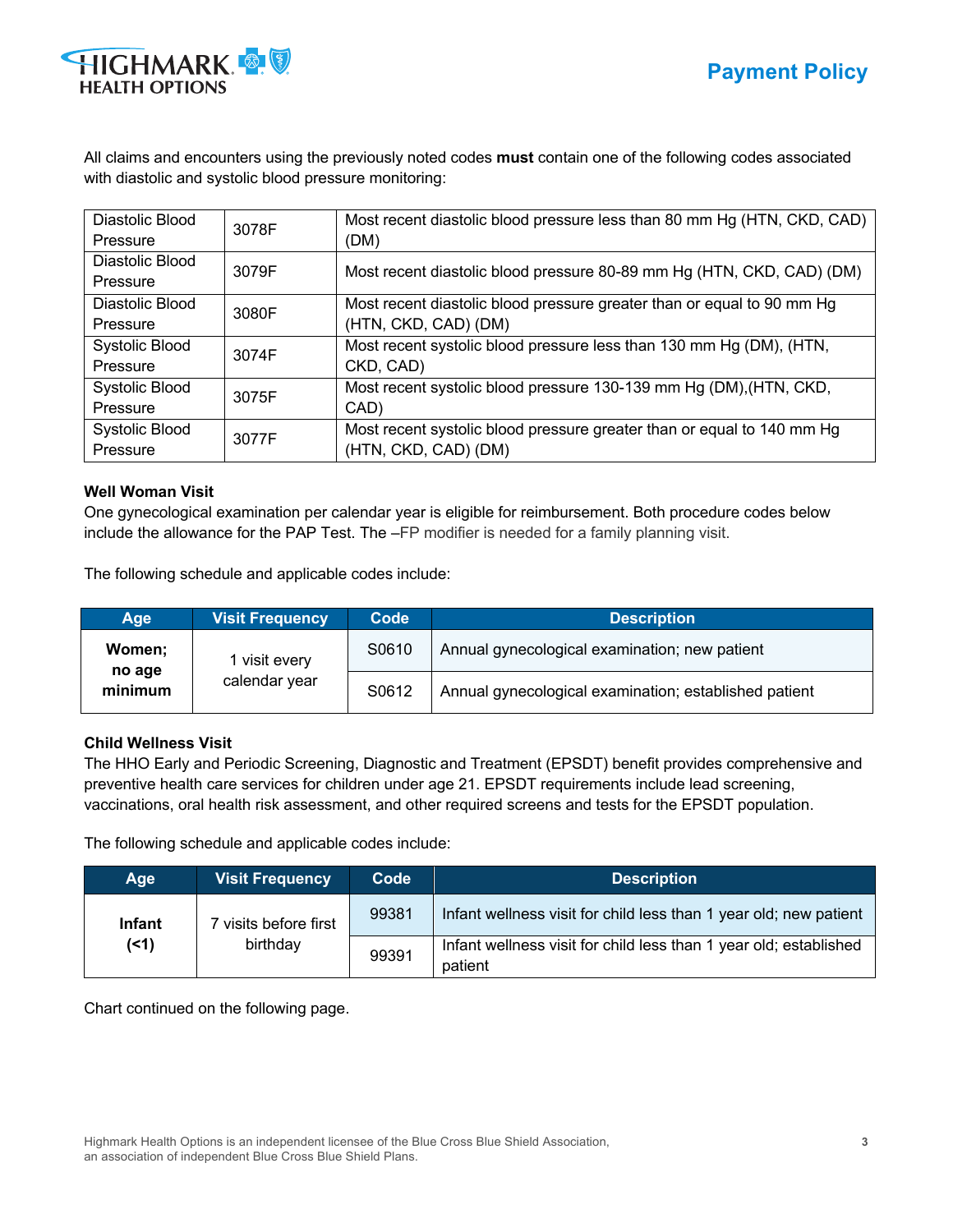# **Payment Policy**



| Age                                         | <b>Visit Frequency</b>                                                            | <b>Code</b> | <b>Description</b>                                                                                                                                                                                                                                                                                                       |
|---------------------------------------------|-----------------------------------------------------------------------------------|-------------|--------------------------------------------------------------------------------------------------------------------------------------------------------------------------------------------------------------------------------------------------------------------------------------------------------------------------|
| <b>Early</b><br><b>Childhood</b><br>$(1-4)$ | 4 visits between<br>ages 1 and 2<br><b>OR</b><br>3 visits between<br>ages 2 and 3 | 99382       | Early childhood wellness visit for child ages 1 through 4; new<br>patient                                                                                                                                                                                                                                                |
|                                             | <b>OR</b><br>1 visit every<br>calendar year for<br>ages 3 and 4                   | 99392       | Early childhood wellness visit for child ages 1 through 4;<br>established patient                                                                                                                                                                                                                                        |
| Late<br><b>Childhood</b><br>$(5 - 11)$      | 1 visit every<br>calendar year                                                    | 99383       | Late childhood wellness visit for child ages 5 through 11; new<br>patient                                                                                                                                                                                                                                                |
|                                             |                                                                                   | 99393       | Late childhood wellness visit for child ages 5 through 11;<br>established patient                                                                                                                                                                                                                                        |
| <b>Adolescent</b><br>$(12 - 17)$            | 1 visit every<br>calendar year                                                    | 99384       | Adolescent wellness visit for child ages 12 through 17; new<br>patient                                                                                                                                                                                                                                                   |
|                                             |                                                                                   | 99394       | Adolescent wellness visit for child ages 12 through 17;<br>established patient                                                                                                                                                                                                                                           |
| <b>Young Adult</b><br>$(18 - 20)$           | 1 visit every<br>calendar year                                                    | 99385       | Initial comprehensive preventive medicine evaluation and<br>management of an individual, including an age and gender<br>appropriate history, examination, counseling, anticipatory<br>guidance, risk factor reduction interventions, and the ordering<br>of laboratory, diagnostic procedures; new patient               |
|                                             |                                                                                   | 99395       | Periodic comprehensive preventive medicine reevaluation<br>and management of an individual, including an age and<br>gender appropriate history, examination, counseling,<br>anticipatory guidance, risk factor reduction interventions, and<br>the ordering of laboratory, diagnostic procedures; established<br>patient |

For children in the process of enrolling in a Head Start Program, a periodic evaluation is required within six months preceding date of Head Start enrollment. In the comment section of the claim form, note that "periodic evaluation was necessary for Head Start enrollment" and provide the expected enrollment date. Optionally, use the –EP modifier and it should not count against the above visits.

## **References**

- 1. HHO Provider Manual: https://www.highmarkhealthoptions.com/providers/provider-resources.html
- 2. Recommendations for Preventive Pediatric Health Care periodicity schedule: https://downloads.aap.org/AAP/PDF/periodicity\_schedule.pdf